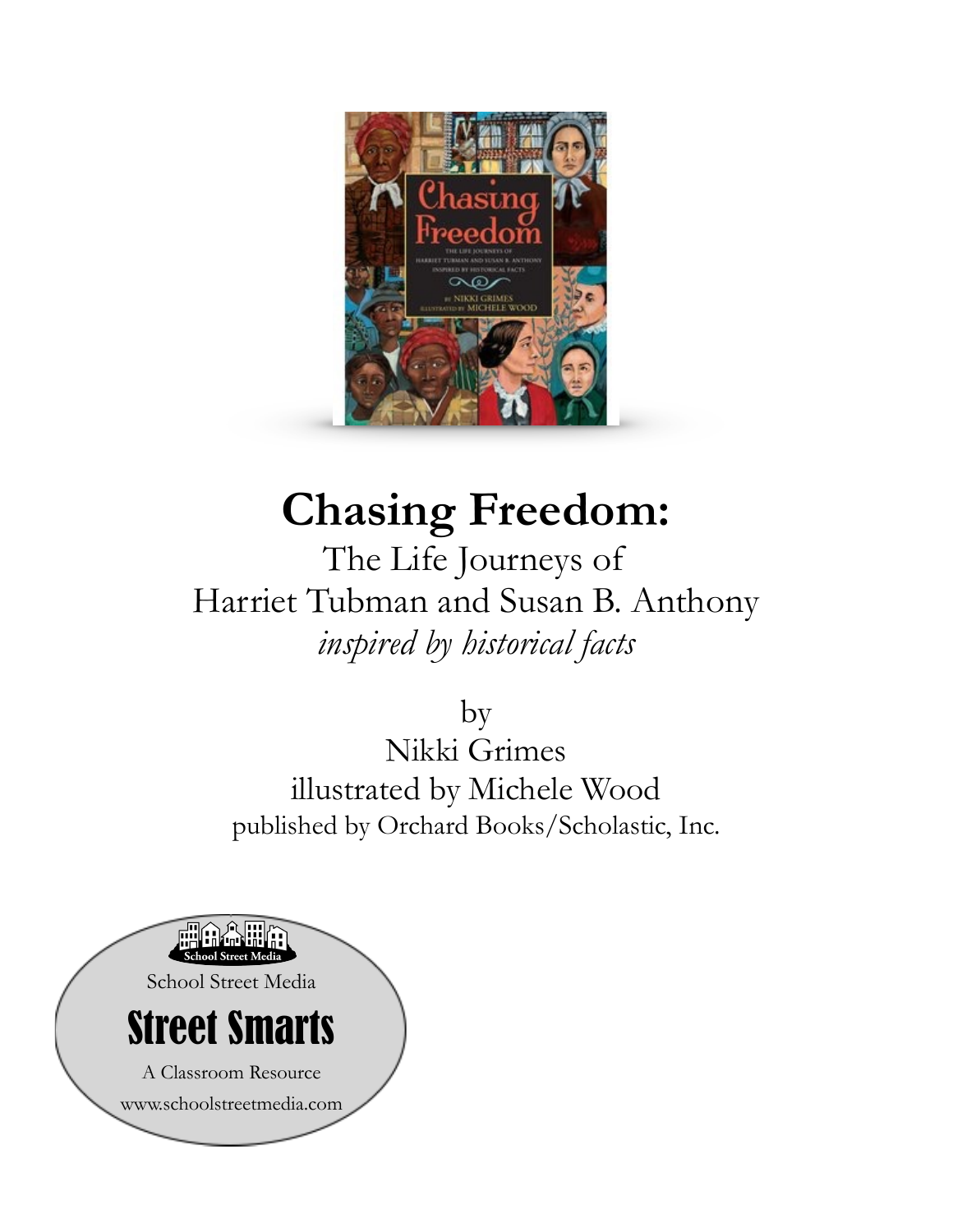# A School Street Media Street Smarts Classroom Resource for

# **Chasing Freedom**

# by Nikki Grimes

illustrated by Michele Wood

# **Table of Contents**

| About the Author / About the Illustrator                               | $\overline{2}$ |
|------------------------------------------------------------------------|----------------|
| Pre-reading Activities                                                 | 3              |
| As You Read: Vocabulary                                                | $\overline{4}$ |
| After You Read: Analyzing the Story                                    | 8              |
| Comparing and Contrasting the Characters                               | 9              |
| Important People of the Late Eighteenth and Early Nineteenth Centuries | 10             |
| Critical Thinking: Asking an Expert                                    | 11             |
| Synthesizing: Identifying and Applying the Theme                       | 12             |
| Teacher Resources: Using the Back Matter                               | 13             |
| Answer Key                                                             | 15             |
| Correlations to Common Core Standards                                  | 21             |

#### **A school may reproduce copies of the pages in this book for use in its classrooms or library. Any other reproduction is strictly prohibited.**

Copyright © 2014 Nikki Grimes. All rights reserved. No part of this publication may be transmitted, stored, or recorded in any form without written permission from the author. For permissions questions, contact the author.

Copyright © 2015Nikki Grimes page 1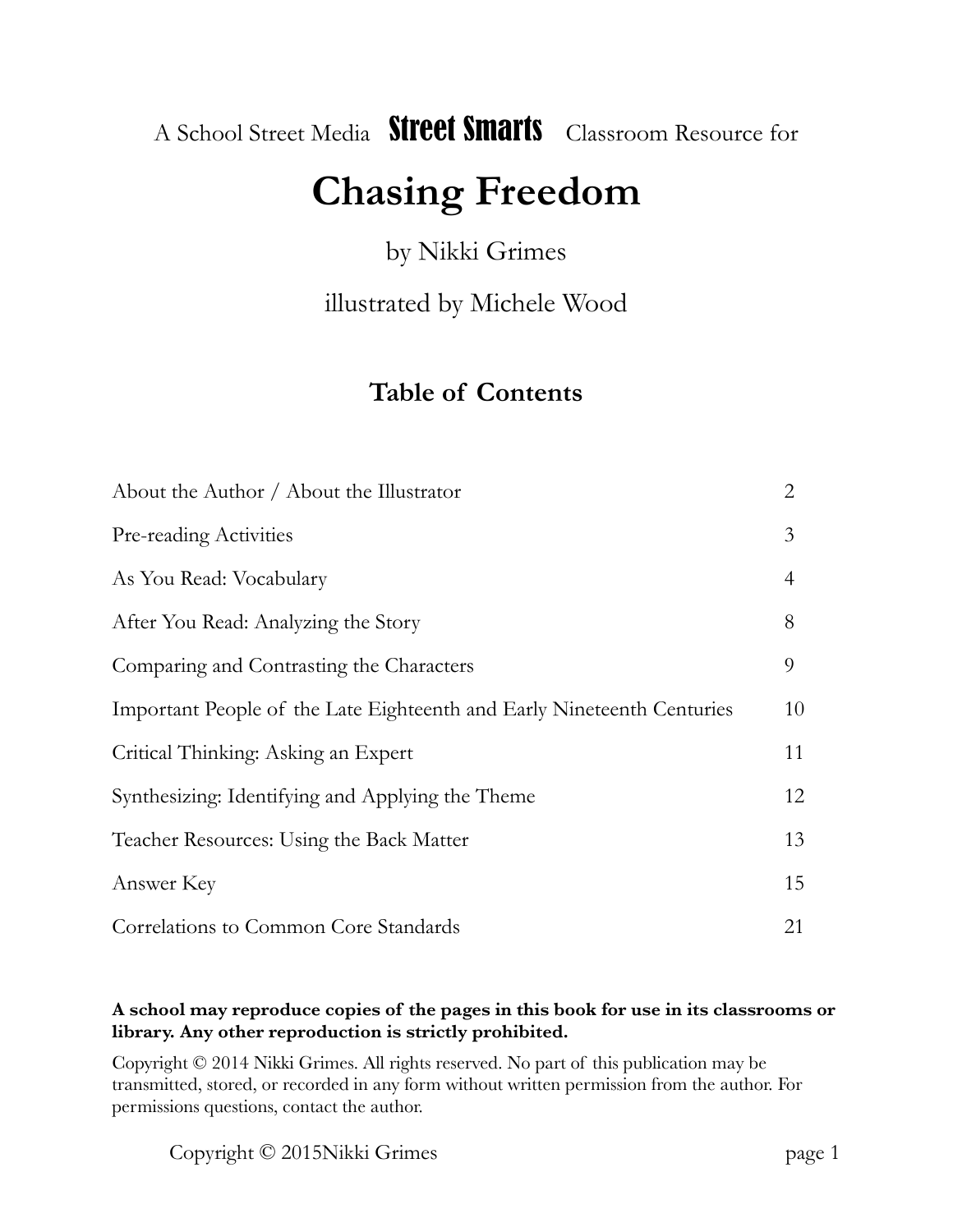# **About the Author**

### *from her website:*

**Nikki Grimes** does not consider herself a bona fide storyteller, but, as she told an audience at the Library of Congress, she is happy to own the title Poet. Born and raised in New York City, Nikki began composing verse at the age of six and has been writing ever since that time.

Nikki's books for children and young adults have won many awards, including the NCTE Award for Poetry, the Coretta Scott King Award winner *Bronx Masquerade*; the Coretta Scott King Author Honor books *Jazmin's Notebook*, *Talkin' About Bessie*, *Dark Sons*, *The Road to Paris*, and *Words with Wings*; Horn Book Fanfare



for *Talkin' About Bessie*; ALA Notable books *What Is Goodbye?* and *Words with Wings*; the popular Dyamonde Daniel chapter book series, and numerous picture books and novels, including The New York Times bestseller *Barack Obama: Son of Promise, Child of Hope* and, most recently, *Voices of Christmas* and *Planet Middle School.*

Nikki also has a Facebook Fan Club at **https://www.facebook.com/groups/ 87568384010/**

# **About the Illustrator**

Michele Woods is a painter, illustrator, and designer. She won the American Book Award for *Going Back Home* and the Coretta Scott King Illustrator Award for *I See the Rhythm*.

Michele lives in Atlanta, Georgia. Visit her online at www.michelewood.com.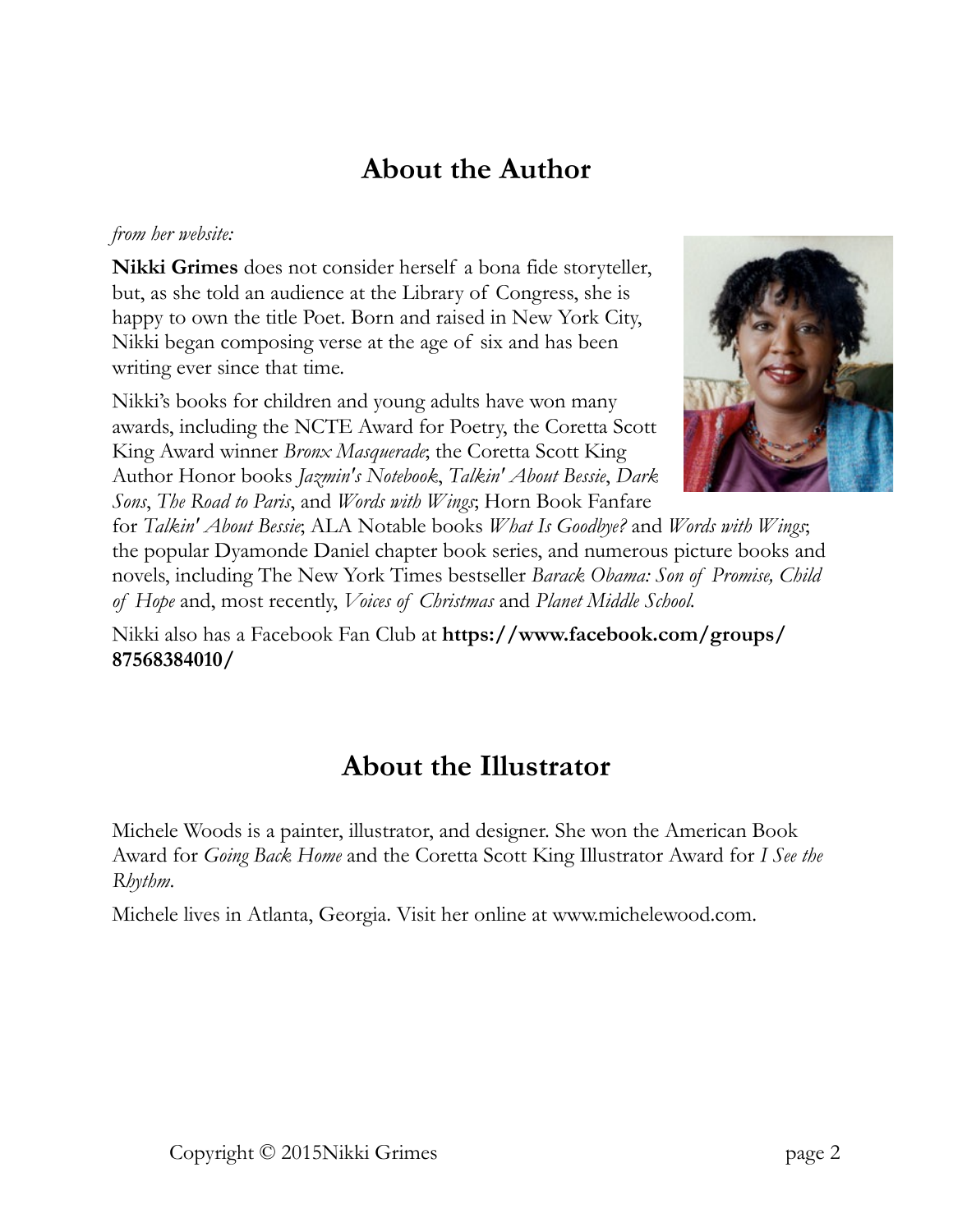# **Pre-reading Activities**

### **Book Summary:**

Harriet Tubman and Susan B. Anthony were *contemporaries*. That means they lived during the same time. More than that, they knew each other and supported each other's causes. In 1904, Anthony introduced Tubman as the guest speaker at the 28th Annual Convention of the New York State Suffrage Association. *Chasing Freedom* is Nikki Grimes's vision of the meeting of these two important women before the event —a private meeting over tea in which they share stories of their experiences as leaders of the antislavery and women's suffrage movements.

# **Understanding the Genre: Historical Fiction**

After reading the summary above, answer the following questions:

\_\_\_\_\_\_\_\_\_\_\_\_\_\_\_\_\_\_\_\_\_\_\_\_\_\_\_\_\_\_\_\_\_\_\_\_\_\_\_\_\_\_\_\_\_\_

- 1. Why would this book be considered historical fiction instead of nonfiction?
- 2. *Chasing Freedom* uses dialogue in the text. Where do you think the author came up with the information for this dialogue?

 $\overline{\phantom{a}}$  , and the contract of the contract of the contract of the contract of the contract of the contract of the contract of the contract of the contract of the contract of the contract of the contract of the contrac

 $\overline{\phantom{a}}$  , and the contract of the contract of the contract of the contract of the contract of the contract of the contract of the contract of the contract of the contract of the contract of the contract of the contrac

 $\overline{\phantom{a}}$  , and the contract of the contract of the contract of the contract of the contract of the contract of the contract of the contract of the contract of the contract of the contract of the contract of the contrac

# **Building Background and Activating Prior Knowledge**

Think about these two historical women, Harriet Tubman and Susan B. Anthony. Write what you already know about either or both of them.

#### **Harriet Tubman** Susan B. Anthony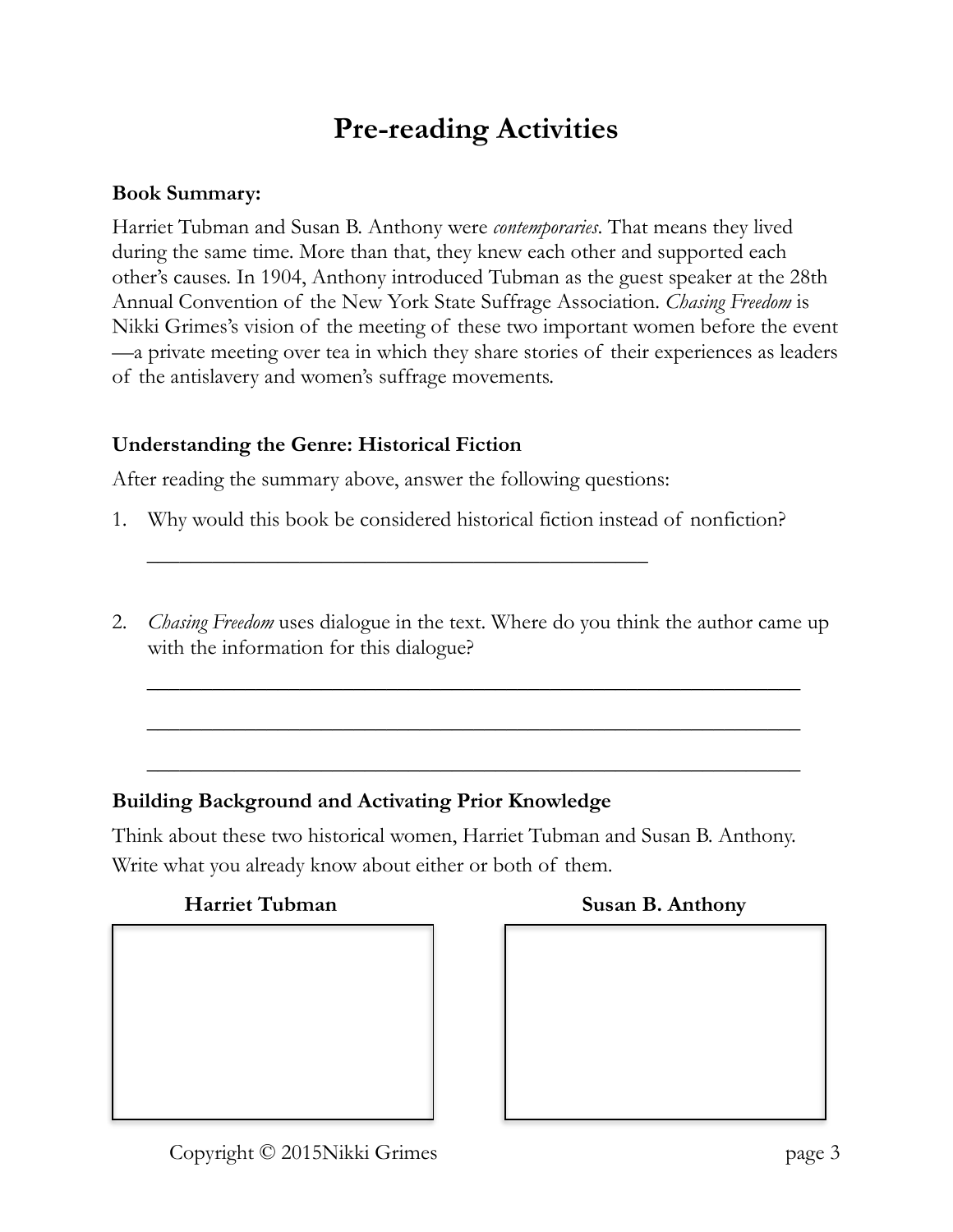# **As You Read: Vocabulary**

### **Introducing Vocabulary Words**

Listed below are some words or phrases that may be unfamiliar to you. First, try to define each word by using context clues. If you need more help, use a dictionary. Remember to find the definition of the word as it is being used on the pages in this book. Use the back of the page if you need more space.

| 1. | $(p. 8)$ suffrage $\overline{\phantom{a}}$       |
|----|--------------------------------------------------|
| 2. |                                                  |
| 3. | $(p. 8)$ staccato                                |
| 4. | $(p. 8)$ convention $\overline{\qquad \qquad }$  |
| 5. |                                                  |
| 6. | $(p. 10)$ declaration $\frac{1}{(p. 10)(p. 10)}$ |
| 7. | $(p. 10)$ real estate $\overline{\phantom{a}}$   |
| 8. |                                                  |
| 9. | $(p. 12)$ destiny                                |
|    |                                                  |
|    |                                                  |
|    |                                                  |
|    |                                                  |
|    |                                                  |
|    |                                                  |
|    |                                                  |
|    |                                                  |
|    |                                                  |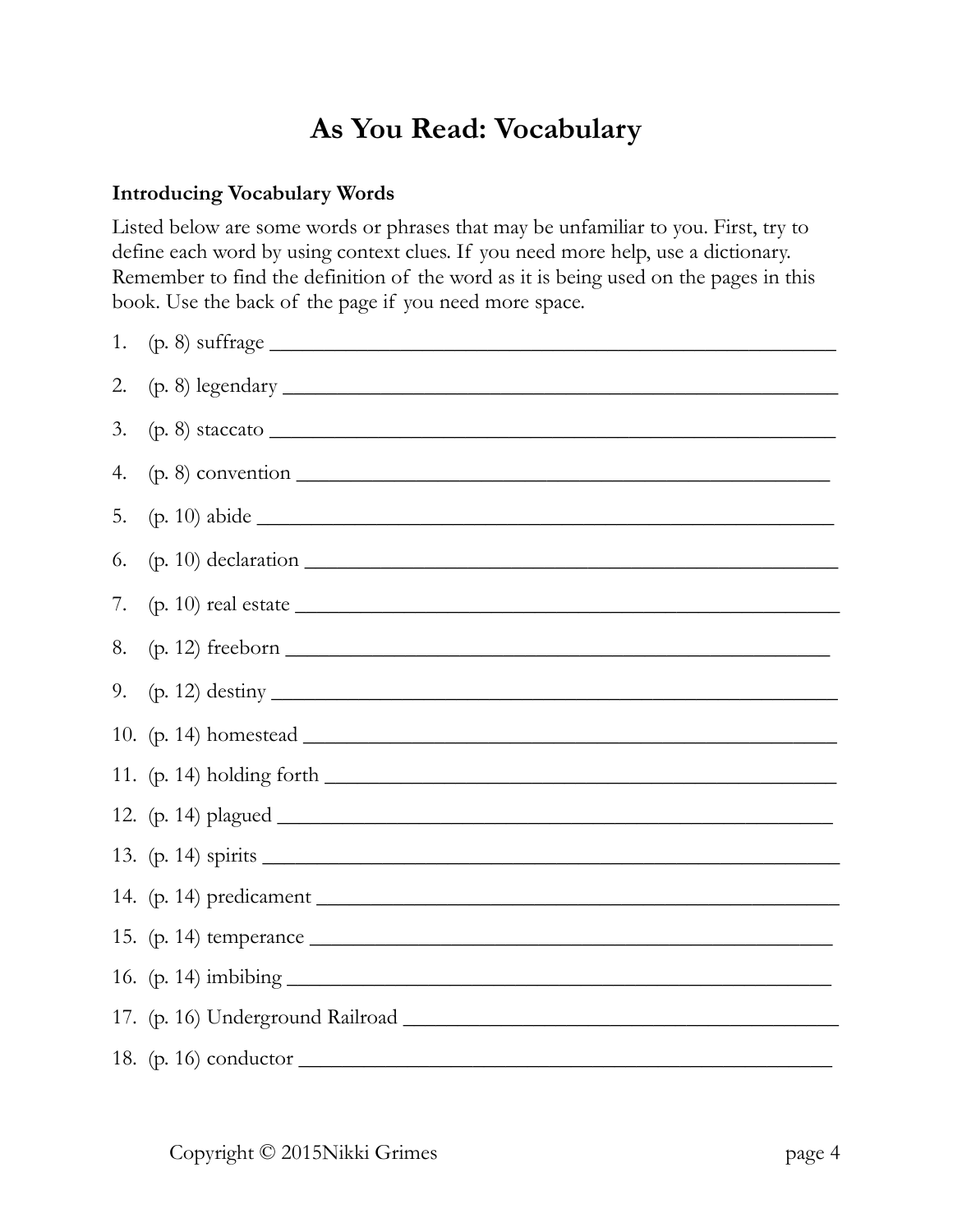# 19.  $(p. 18)$  forge 21.  $(p. 18)$  reform 22.  $(p. 18)$  loathsome 24.  $(p. 20)$  fugitive 27.  $(p. 24)$  got wind of it 28. (p. 24) abolitionists  $32.$  (p. 26) petition  $\blacksquare$ 34. (p. 26) Prohibition 36.  $(p. 28)$  forged  $39.$  (p. 32) the British Lion 40. (p. 32) pneumonia

# As You Read: Vocabulary

(continued from page 4)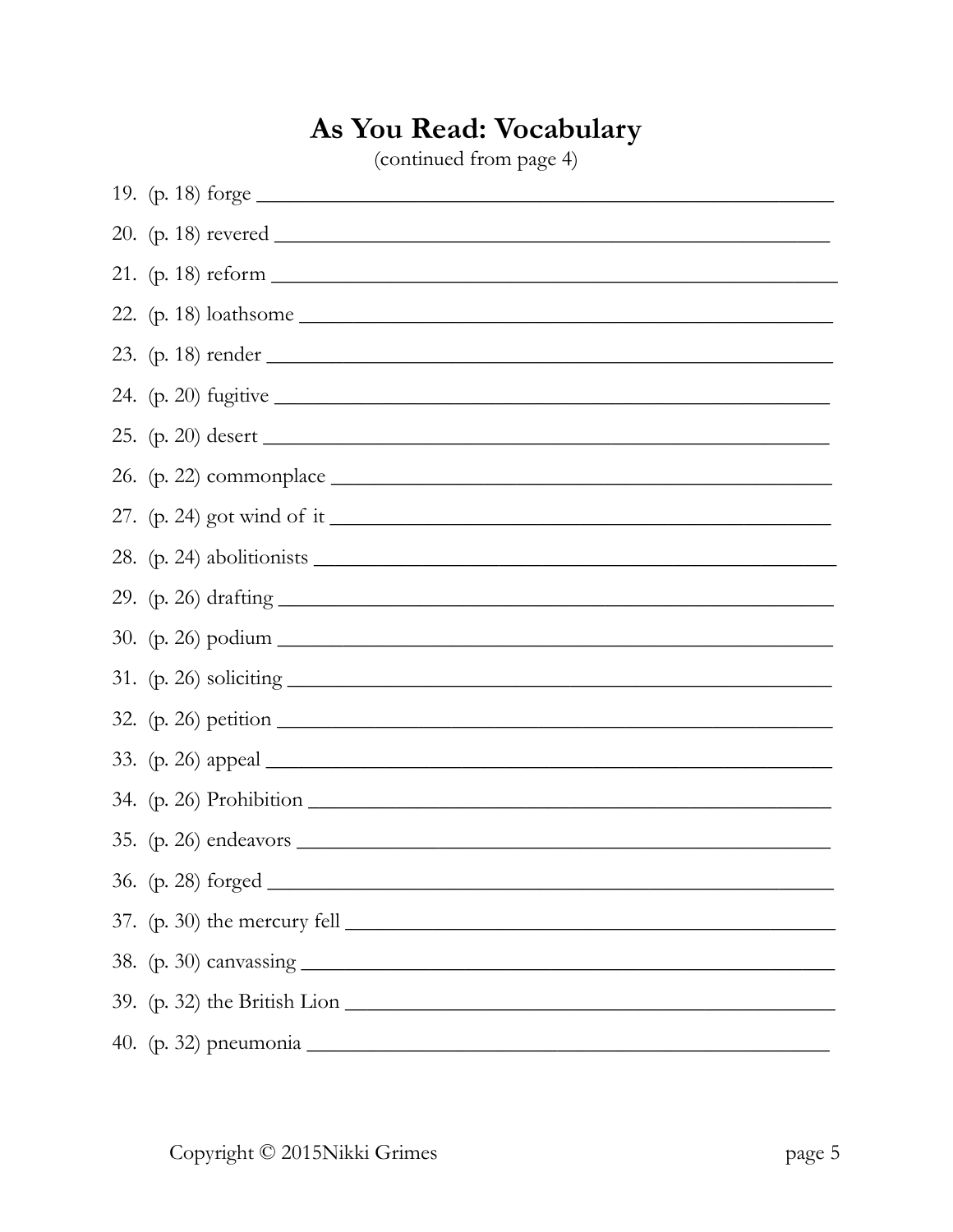# As You Read: Vocabulary

(continued from page 5)

| 42. (p. 32) pored over                           |
|--------------------------------------------------|
|                                                  |
|                                                  |
|                                                  |
|                                                  |
|                                                  |
|                                                  |
|                                                  |
|                                                  |
|                                                  |
|                                                  |
|                                                  |
|                                                  |
|                                                  |
|                                                  |
|                                                  |
|                                                  |
| 59. $(p. 42)$ secession $\overline{\phantom{1}}$ |
|                                                  |
|                                                  |
|                                                  |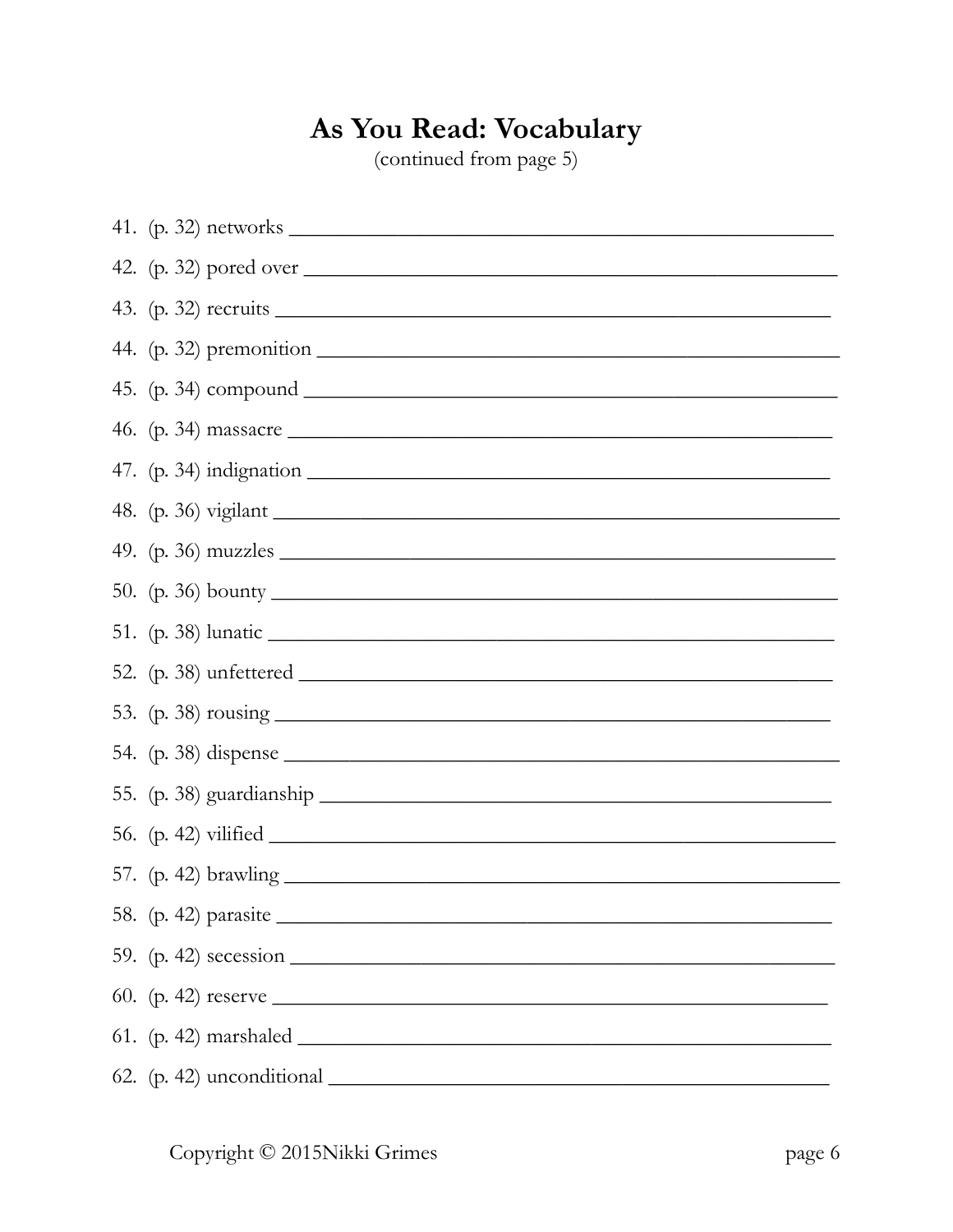# As You Read: Vocabulary

(continued from page 6)

# **Additional Vocabulary Words**

Use the lines below to list and define other unfamiliar words from the text.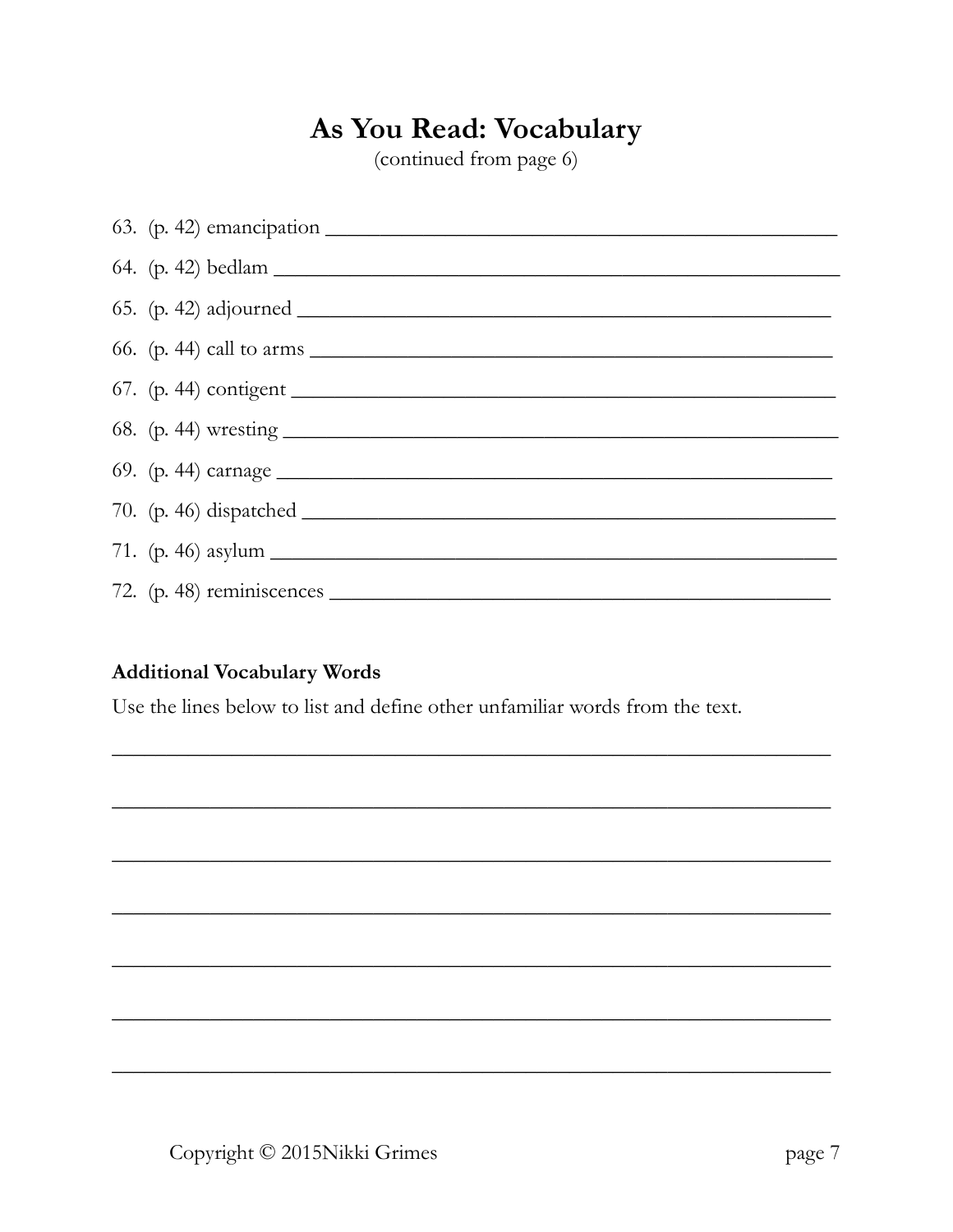# **After You Read Analyzing the Story**

# **Analyzing Point of View**

The **point of view** of a story is all about who the narrator is. The most common ones are:

- **first-person**: The narrator is telling the story.
- **third-person limited**: Someone outside the story is telling it, but cannot tell what the characters are feeling or thinking.
- **third-person omniscient**: Someone outside the story is telling and does include the characters' thoughts and feelings.
- 1. What point of view does the book use?
- 2. How would the story have been different if the author had chosen a different point of view for the book?

\_\_\_\_\_\_\_\_\_\_\_\_\_\_\_\_\_\_\_\_\_\_\_\_\_\_\_\_\_\_\_\_\_\_\_\_\_\_\_\_\_\_\_\_\_\_\_\_\_\_\_\_\_\_\_\_\_\_\_\_\_\_\_\_\_\_\_\_\_\_\_\_\_

\_\_\_\_\_\_\_\_\_\_\_\_\_\_\_\_\_\_\_\_\_\_\_\_\_\_\_\_\_\_\_\_\_\_\_\_\_\_\_\_\_\_\_\_\_\_\_\_\_\_\_\_\_\_\_\_\_\_\_\_\_\_\_\_\_\_\_\_\_\_\_\_\_

 $\overline{\phantom{a}}$  , and the contract of the contract of the contract of the contract of the contract of the contract of the contract of the contract of the contract of the contract of the contract of the contract of the contrac

# **Analyzing the Setting and Mood**

The **setting** of a story tells when and where the story is taking place. The writer often uses sensory details to help readers see and feel the setting.

\_\_\_\_\_\_\_\_\_\_\_\_\_\_\_\_\_\_\_\_\_\_\_\_\_\_\_\_\_\_\_\_\_\_\_\_\_\_\_\_\_\_\_\_\_\_\_\_\_\_\_\_\_\_\_\_\_\_\_\_\_\_\_\_\_\_\_\_\_\_\_\_\_

- 1. When does this story take place? How do you know this?
- 2. Where does it take place? Use some of the details from the text to describe the place.

\_\_\_\_\_\_\_\_\_\_\_\_\_\_\_\_\_\_\_\_\_\_\_\_\_\_\_\_\_\_\_\_\_\_\_\_\_\_\_\_\_\_\_\_\_\_\_\_\_\_\_\_\_\_\_\_\_\_\_\_\_\_\_\_\_\_\_\_\_\_\_\_\_

\_\_\_\_\_\_\_\_\_\_\_\_\_\_\_\_\_\_\_\_\_\_\_\_\_\_\_\_\_\_\_\_\_\_\_\_\_\_\_\_\_\_\_\_\_\_\_\_\_\_\_\_\_\_\_\_\_\_\_\_\_\_\_\_\_\_\_\_\_\_\_\_\_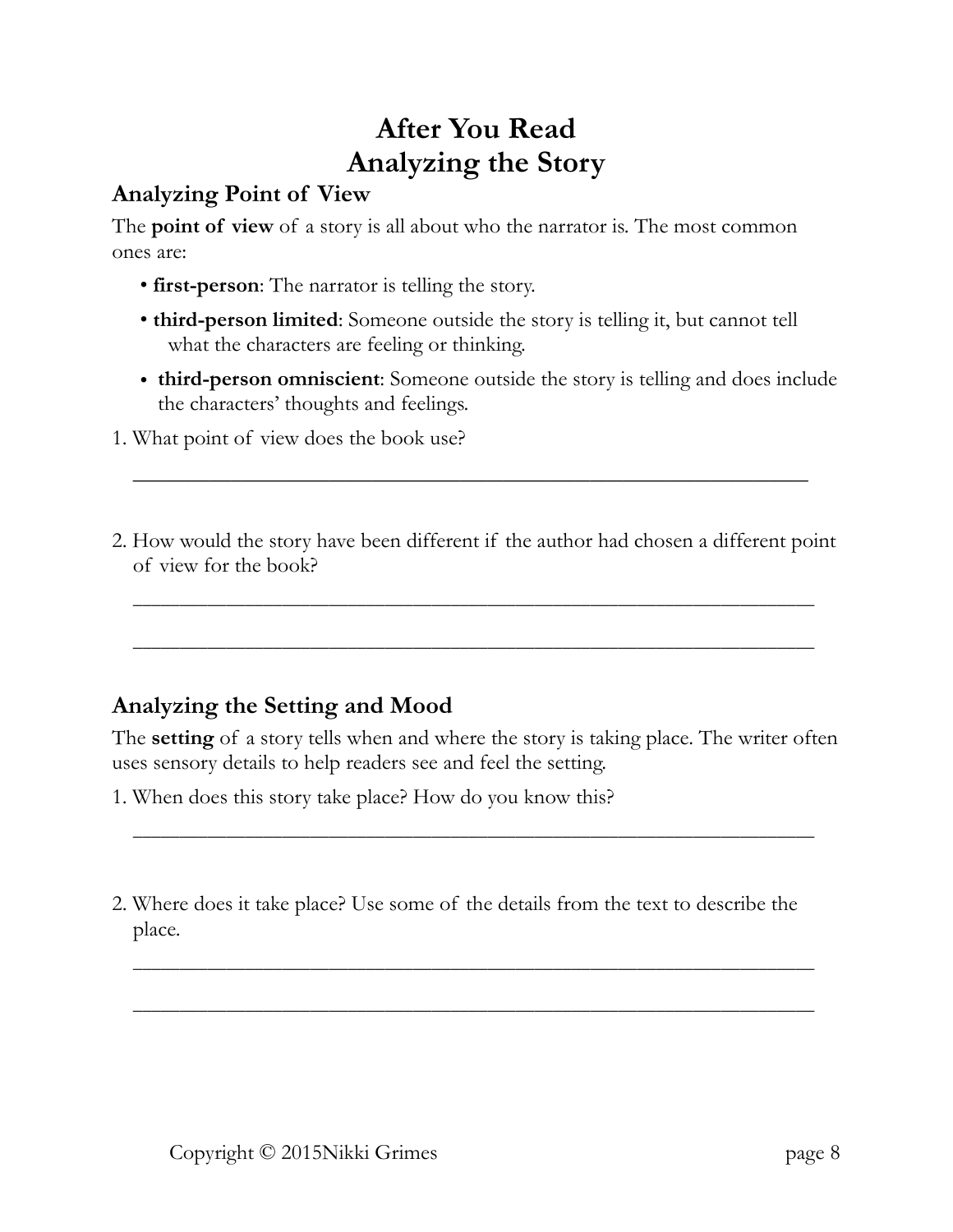# **Comparing and Contrasting the Characters**

# **Alike and Different: Using a Venn Diagram**

As far as we know, the main characters of *Chasing Freedom* never had a lengthy conversation, as portrayed in this book. However, Harriet Tubman and Susan B. Anthony were real people, and the content of their discussion is based on historical facts. After reading the book and the biographies of each woman on pages 50–51, use the Venn diagram below to identify ways the women were alike and different.



**\_\_\_\_\_\_\_\_\_\_\_\_\_\_\_\_\_\_\_\_\_\_\_\_\_\_\_\_\_\_\_\_\_\_\_\_\_\_\_\_\_\_\_\_\_\_\_\_\_\_\_\_\_\_\_\_\_\_\_\_\_\_\_\_**

**Are these women more alike or different? Why?**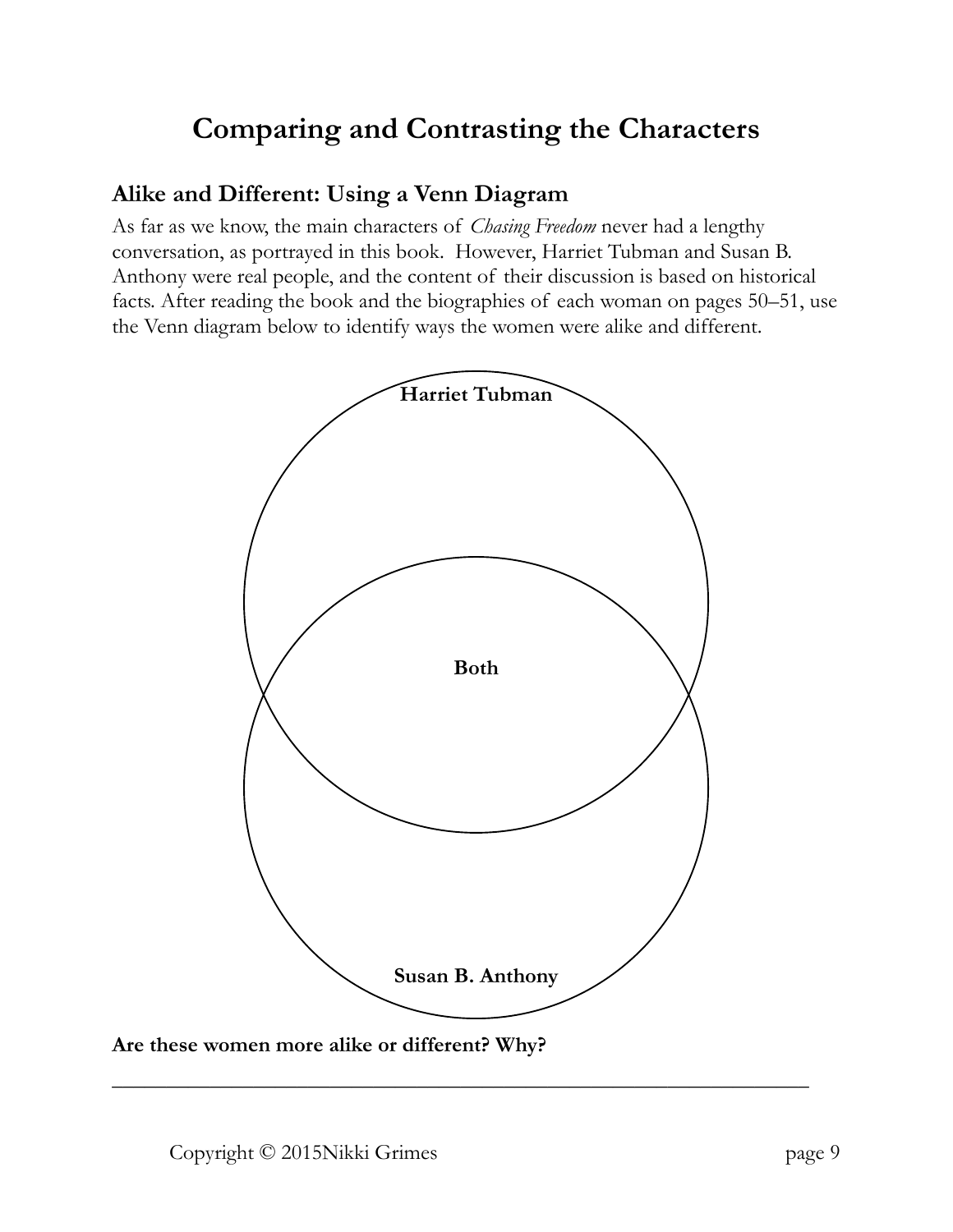# **Important People of the Late Nineteenth and Early Twentieth Century**

# **Who's Who?**

Many important people were mentioned in the text of *Chasing Freedom*. Read each short description below and write the last name of the person it describes. Use the Biography section on pages 50–51 to help you.

1. Thought women's clothing needed to be as practical and comfortable as men's.

 $\frac{1}{2}$  ,  $\frac{1}{2}$  ,  $\frac{1}{2}$  ,  $\frac{1}{2}$  ,  $\frac{1}{2}$  ,  $\frac{1}{2}$  ,  $\frac{1}{2}$  ,  $\frac{1}{2}$  ,  $\frac{1}{2}$  ,  $\frac{1}{2}$  ,  $\frac{1}{2}$  ,  $\frac{1}{2}$  ,  $\frac{1}{2}$  ,  $\frac{1}{2}$  ,  $\frac{1}{2}$  ,  $\frac{1}{2}$  ,  $\frac{1}{2}$  ,  $\frac{1}{2}$  ,  $\frac{1$ 

 $\frac{1}{2}$  ,  $\frac{1}{2}$  ,  $\frac{1}{2}$  ,  $\frac{1}{2}$  ,  $\frac{1}{2}$  ,  $\frac{1}{2}$  ,  $\frac{1}{2}$  ,  $\frac{1}{2}$  ,  $\frac{1}{2}$  ,  $\frac{1}{2}$  ,  $\frac{1}{2}$  ,  $\frac{1}{2}$  ,  $\frac{1}{2}$  ,  $\frac{1}{2}$  ,  $\frac{1}{2}$  ,  $\frac{1}{2}$  ,  $\frac{1}{2}$  ,  $\frac{1}{2}$  ,  $\frac{1$ 

 $\frac{1}{2}$  ,  $\frac{1}{2}$  ,  $\frac{1}{2}$  ,  $\frac{1}{2}$  ,  $\frac{1}{2}$  ,  $\frac{1}{2}$  ,  $\frac{1}{2}$  ,  $\frac{1}{2}$  ,  $\frac{1}{2}$  ,  $\frac{1}{2}$  ,  $\frac{1}{2}$  ,  $\frac{1}{2}$  ,  $\frac{1}{2}$  ,  $\frac{1}{2}$  ,  $\frac{1}{2}$  ,  $\frac{1}{2}$  ,  $\frac{1}{2}$  ,  $\frac{1}{2}$  ,  $\frac{1$ 

 $\frac{1}{2}$  ,  $\frac{1}{2}$  ,  $\frac{1}{2}$  ,  $\frac{1}{2}$  ,  $\frac{1}{2}$  ,  $\frac{1}{2}$  ,  $\frac{1}{2}$  ,  $\frac{1}{2}$  ,  $\frac{1}{2}$  ,  $\frac{1}{2}$  ,  $\frac{1}{2}$  ,  $\frac{1}{2}$  ,  $\frac{1}{2}$  ,  $\frac{1}{2}$  ,  $\frac{1}{2}$  ,  $\frac{1}{2}$  ,  $\frac{1}{2}$  ,  $\frac{1}{2}$  ,  $\frac{1$ 

 $\frac{1}{2}$  ,  $\frac{1}{2}$  ,  $\frac{1}{2}$  ,  $\frac{1}{2}$  ,  $\frac{1}{2}$  ,  $\frac{1}{2}$  ,  $\frac{1}{2}$  ,  $\frac{1}{2}$  ,  $\frac{1}{2}$  ,  $\frac{1}{2}$  ,  $\frac{1}{2}$  ,  $\frac{1}{2}$  ,  $\frac{1}{2}$  ,  $\frac{1}{2}$  ,  $\frac{1}{2}$  ,  $\frac{1}{2}$  ,  $\frac{1}{2}$  ,  $\frac{1}{2}$  ,  $\frac{1$ 

2. Born a slave, but escaped to freedom; leader who spoke and wrote against slavery.

3. Close friend of Susan B. Anthony; a main writer of the Declaration of Sentiments.

4. A poet, essayist, and speaker who was in favor of individualism and freedom.

5. Quaker minister and speaker; called for women's rights and an end to slavery.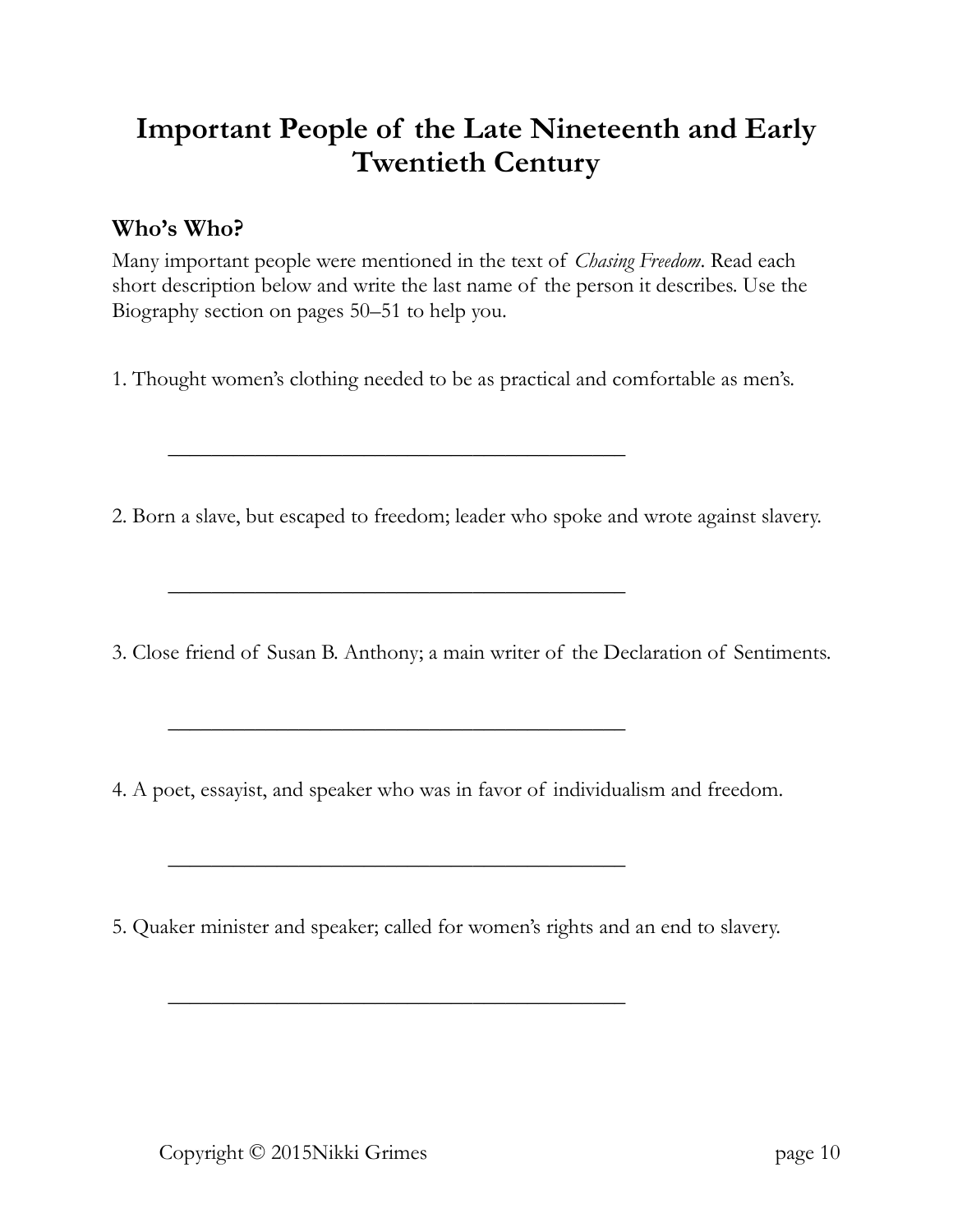# **Critical Thinking: Ask an Expert**

# **Interviewing the Expert**

Both of the women in *Chasing Freedom* are considered experts because of their experiences. First, describe what expertise each woman gained in her lifetime. Then choose one of the women and create a list of questions you would like to ask her to find out more about her life and her knowledge.

- 1. In what areas was Harriet Tubman an expert?
- 2. In what areas was Susan B. Anthony an expert?

3. Choose one woman:

4. Make a list of questions you would ask her to find out more about her life and her area of expertise. (Use the back of this page if needed.)

 $\overline{\phantom{a}}$  , and the contract of the contract of the contract of the contract of the contract of the contract of the contract of the contract of the contract of the contract of the contract of the contract of the contrac

 $\overline{\phantom{a}}$  , and the contract of the contract of the contract of the contract of the contract of the contract of the contract of the contract of the contract of the contract of the contract of the contract of the contrac

\_\_\_\_\_\_\_\_\_\_\_\_\_\_\_\_\_\_\_\_\_\_\_\_\_\_\_\_\_\_\_\_\_\_\_\_\_\_\_\_\_\_\_\_\_\_\_\_\_\_\_\_\_\_\_\_\_\_\_\_\_\_\_\_

 $\overline{\phantom{a}}$  , and the contract of the contract of the contract of the contract of the contract of the contract of the contract of the contract of the contract of the contract of the contract of the contract of the contrac

\_\_\_\_\_\_\_\_\_\_\_\_\_\_\_\_\_\_\_\_\_\_\_\_\_\_\_\_\_\_\_\_\_\_\_\_\_\_\_\_\_\_\_\_\_\_\_\_\_\_\_\_\_\_\_\_\_\_\_\_\_\_\_\_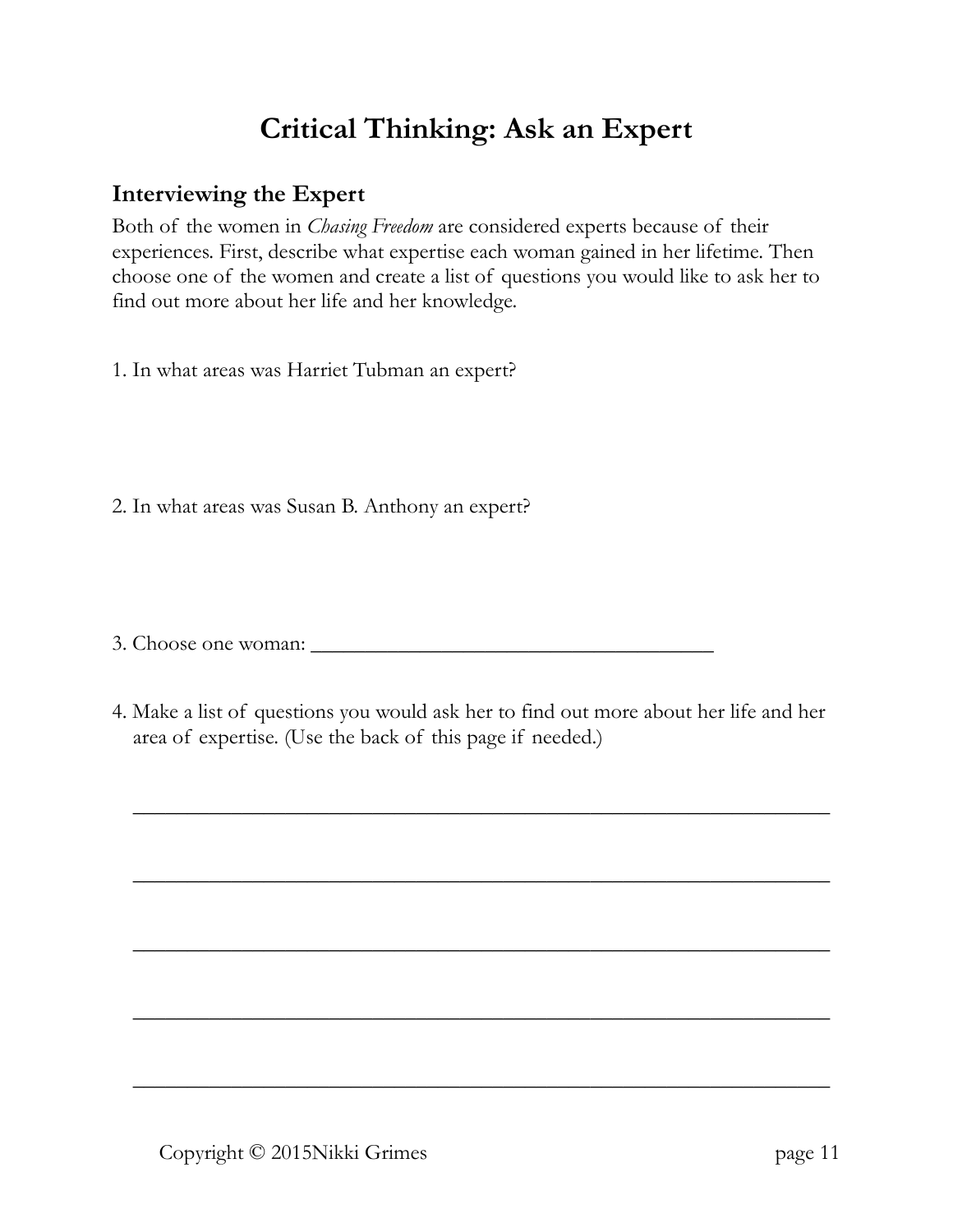# **Synthesizing: Identifying and Applying the Theme**

# **What's in a Theme?**

The theme of a story is the message you take away with you after you've read the book. Books sometimes have more than one theme or message.

For example, in the story "The Three Little Pigs," after having homes destroyed by the big, bad wolf, the third pig makes a house that can withstand the wolf 's huffing and puffing. Some themes of this story could be: "You can learn from others' mistakes." or "Perseverance works." or "Evil doesn't win over hard work."

\_\_\_\_\_\_\_\_\_\_\_\_\_\_\_\_\_\_\_\_\_\_\_\_\_\_\_\_\_\_\_\_\_\_\_\_\_\_\_\_\_\_\_\_\_\_\_\_\_\_\_\_\_\_\_\_\_\_\_\_\_\_

 $\overline{\phantom{a}}$  , and the contract of the contract of the contract of the contract of the contract of the contract of the contract of the contract of the contract of the contract of the contract of the contract of the contrac

\_\_\_\_\_\_\_\_\_\_\_\_\_\_\_\_\_\_\_\_\_\_\_\_\_\_\_\_\_\_\_\_\_\_\_\_\_\_\_\_\_\_\_\_\_\_\_\_\_\_\_\_\_\_\_\_\_\_\_\_\_\_

 $\overline{\phantom{a}}$  , and the contract of the contract of the contract of the contract of the contract of the contract of the contract of the contract of the contract of the contract of the contract of the contract of the contrac

 $\overline{\phantom{a}}$  , and the contract of the contract of the contract of the contract of the contract of the contract of the contract of the contract of the contract of the contract of the contract of the contract of the contrac

\_\_\_\_\_\_\_\_\_\_\_\_\_\_\_\_\_\_\_\_\_\_\_\_\_\_\_\_\_\_\_\_\_\_\_\_\_\_\_\_\_\_\_\_\_\_\_\_\_\_\_\_\_\_\_\_\_\_\_\_\_\_

 $\overline{\phantom{a}}$  , and the contract of the contract of the contract of the contract of the contract of the contract of the contract of the contract of the contract of the contract of the contract of the contract of the contrac

Think about what you learned in *Chasing Freedom*.

1. Identify a theme of this book.

2. Explain why you think this theme fits the book.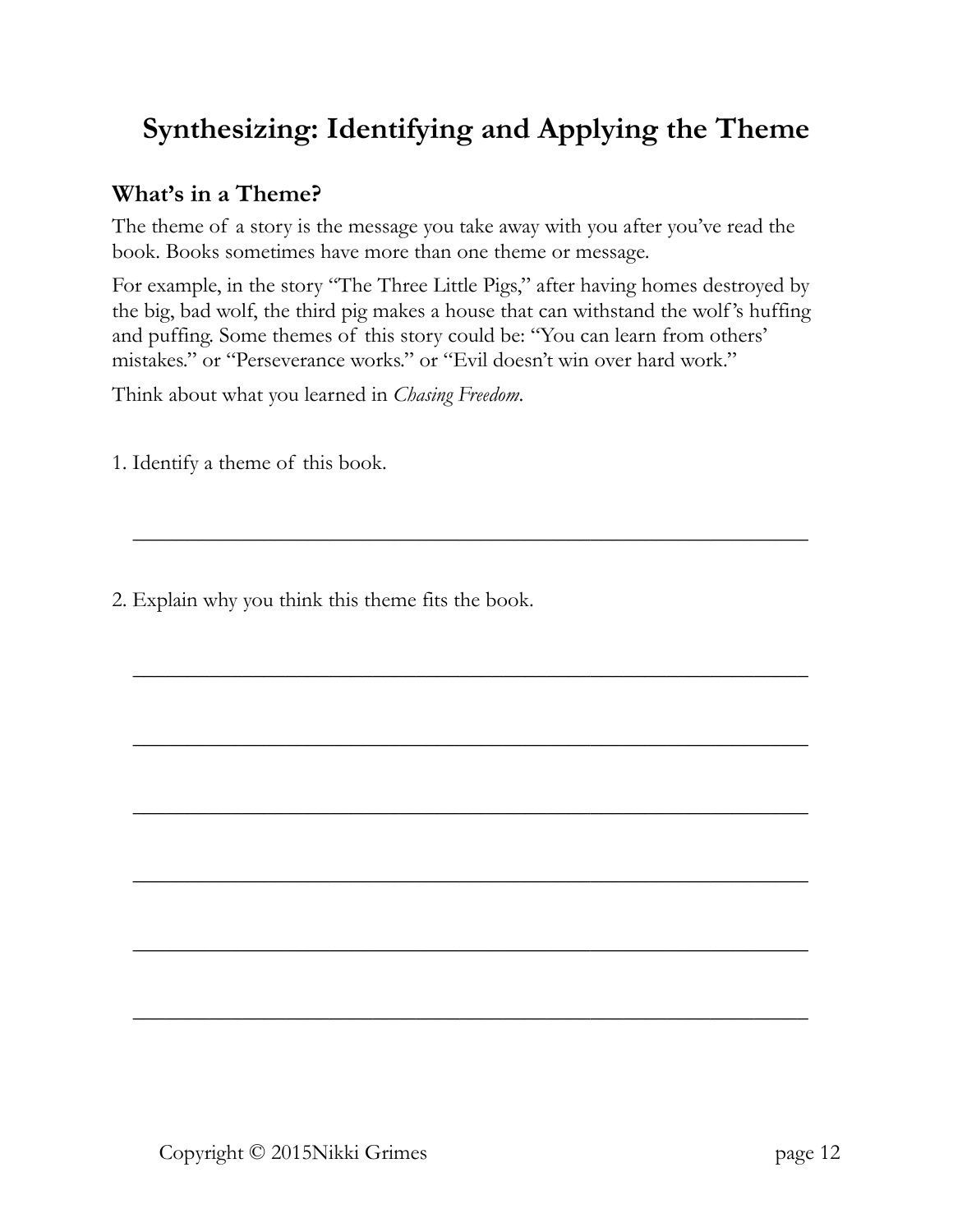# **Teacher Resources Using the Back Matter**

# **Famous Speeches**

Have students read the biographies found on pages 50–51. Many of these people are known for making speeches that affected history. Have students choose one person, research his or her speeches, and select one to read or deliver to the class.

After the speech is made, lead a discussion about the key points in the speech and the changes to society that may have come as a result.

# **Biographical Picture Books and Posters**

Several of the people mentioned in this book are the subjects of other picture books. Create a display of these books and encourage your students to read one or more of them.

Organize teams around some of these picture books, including *Chasing Freedom*. Have each group design a poster that reflects a theme from each book. Display the posters in the classroom and let students share what they learned.

# **History and Multimedia**

The Additional Notes section offers summaries of several critical events, groups, movements, and documents of the Civil War and post-Civil War era. Working in small groups or pairs, invite students to select one and to create a multimedia presentation about it to share with the class.

Show them various online resources that will help them find images, videos, and information. Some of these include:

> http://teachinghistory.org/ http://historyexplorer.si.edu/home/ (Smithsonian) http://www.ushistory.org/ http://teacher.scholastic.com/activities/bhistory/ http://education.nationalgeographic.com/education/media/undergroundrailroad-journey-freedom/?ar\_a=1 http://www.cr.nps.gov/museum/exhibits/douglass/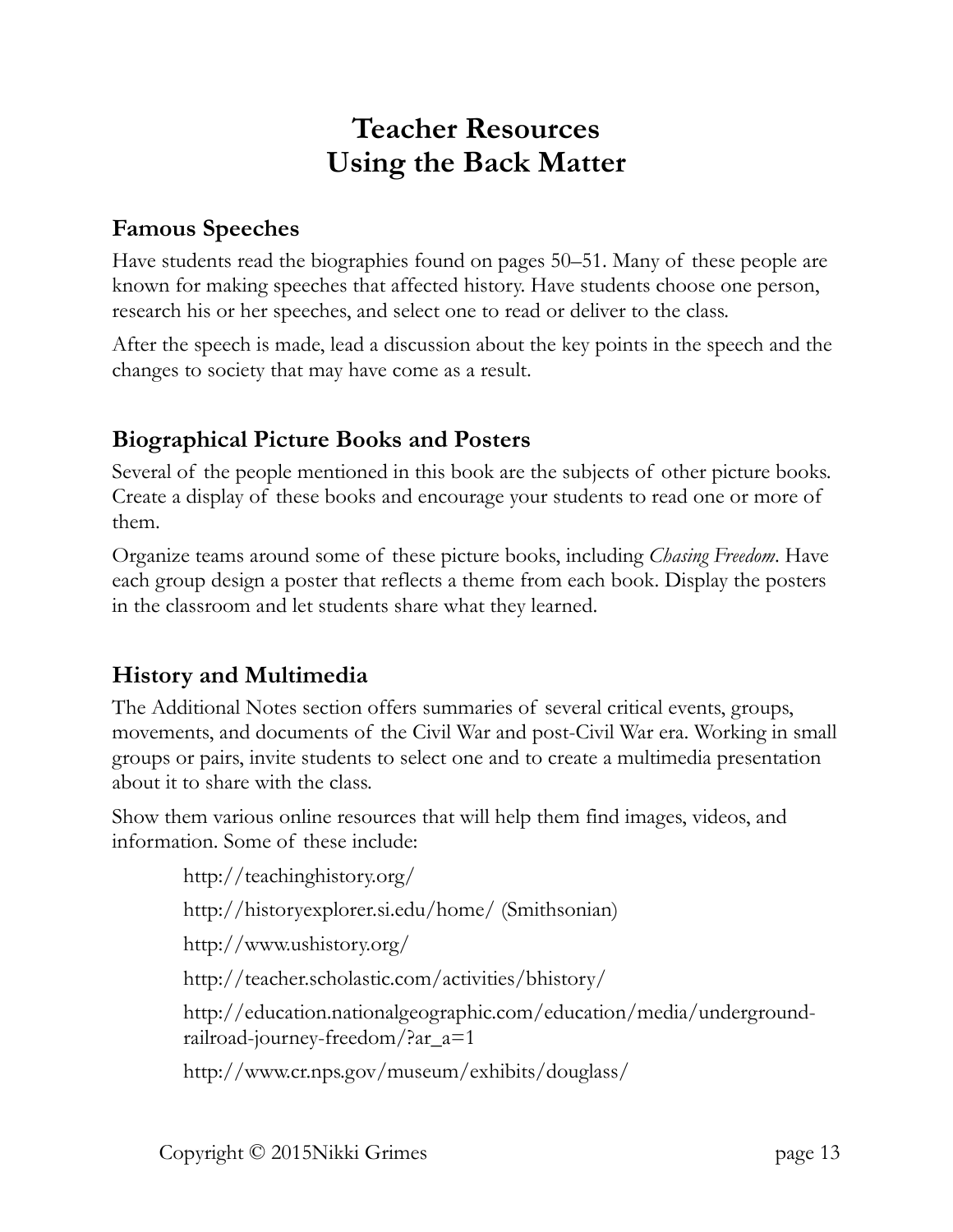# **Teacher Resources Using the Back Matter**

# **Bibliography Practice**

On page 52 is a bibliography, books the author used when researching and writing this book. Using your school library, have students choose a topic from the Biographies or Additional Notes sections and have them create a bibliography of sources they would use if they were going to write a report or book on that subject.

Broaden the student bibliography selections by encouraging the students to go to their local public library and/or use online sources. Be sure to show them how to craft bibliographic entries using the style your school prefers.

# **Using the Author's Note**

Have students read the Author's Note on page 53. Then have them answer the following questions:

- 1. What did you read in this note that surprised you?
- 2. Do you think the conversation between Harriet Tubman and Susan B. Anthony seemed realistic? Support your answer with details from the text.
- 3. From reading the Author's Note, how do you think Nikki Grimes feels about these women? Why?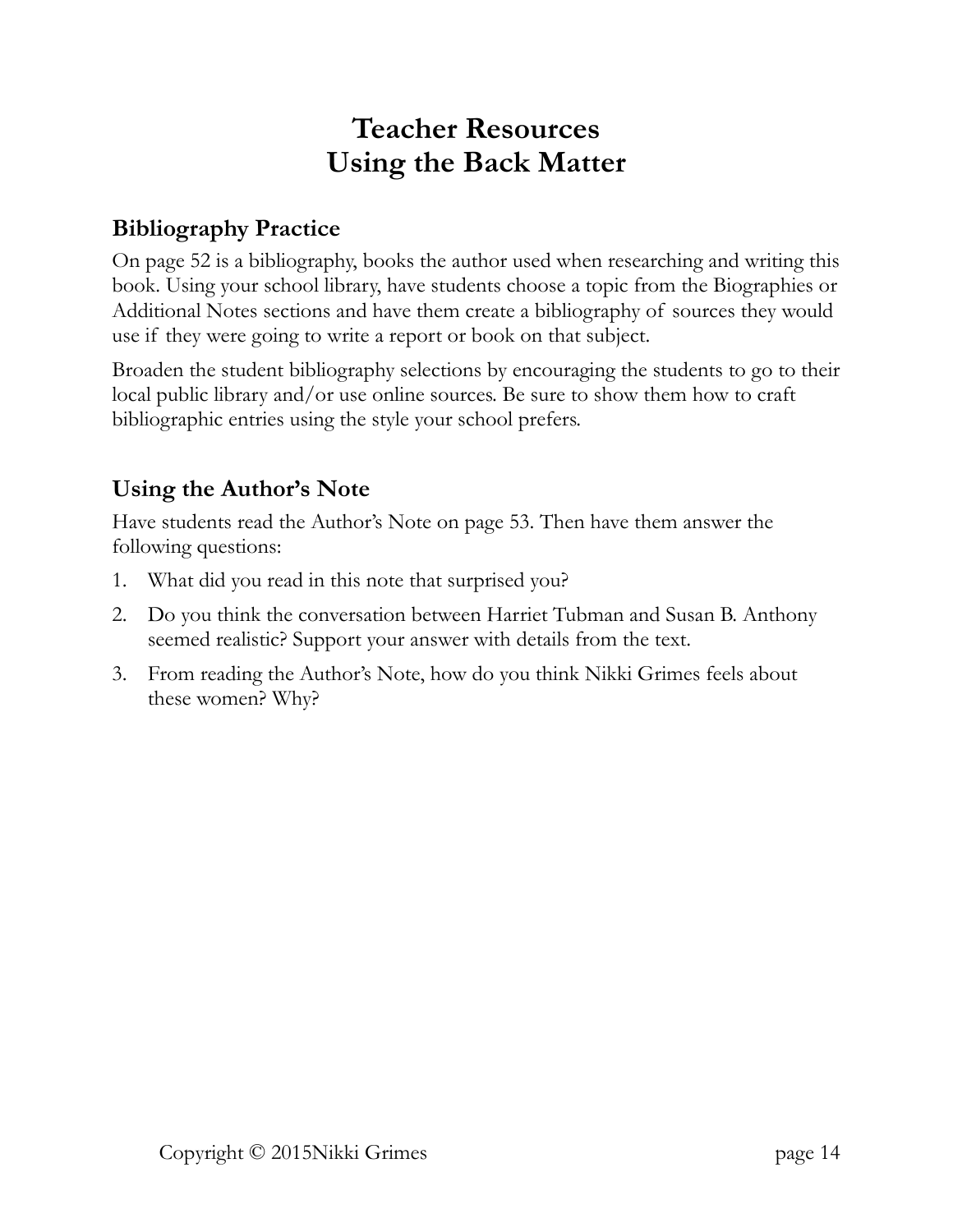# **Answer Key**

### **page 3**

# **Understanding the Genre: Historical Fiction**

- 1. The conversation between these women is imagined by the author.
- 2. The information in the dialogue came from the research she did into the lives the these women.

# **Building Background and Activating Prior Knowledge**

Answers will vary.

# **page 4**

# **As You Read: Vocabulary**

- 1. suffrage: the right of voting
- 2. legendary: very famous or well-known
- 3. staccato: a marked, emphatic rhythm, as in music
- 4. convention: a large meeting of people who gather to discuss their shared interests
- 5. abide: to endure or accept; other meaning, to stay or reside
- 6. declaration: a statement, sometimes in the form of an official document
- 7. real estate: property in buildings and land
- 8. freeborn: not born in slavery
- 9. destiny: a predetermined course of events often held to be an irresistible power or agency
- 10. homestead: the home and adjoining land occupied by a family
- 11. holding forth: speaking at great length about someone or something
- 12. plagued: disturbed or annoyed persistently
- 13. spirits: alcohol
- 14. predicament: a difficult or unpleasant situation
- 15. temperance: moderation, also the practice of drinking little or no alcohol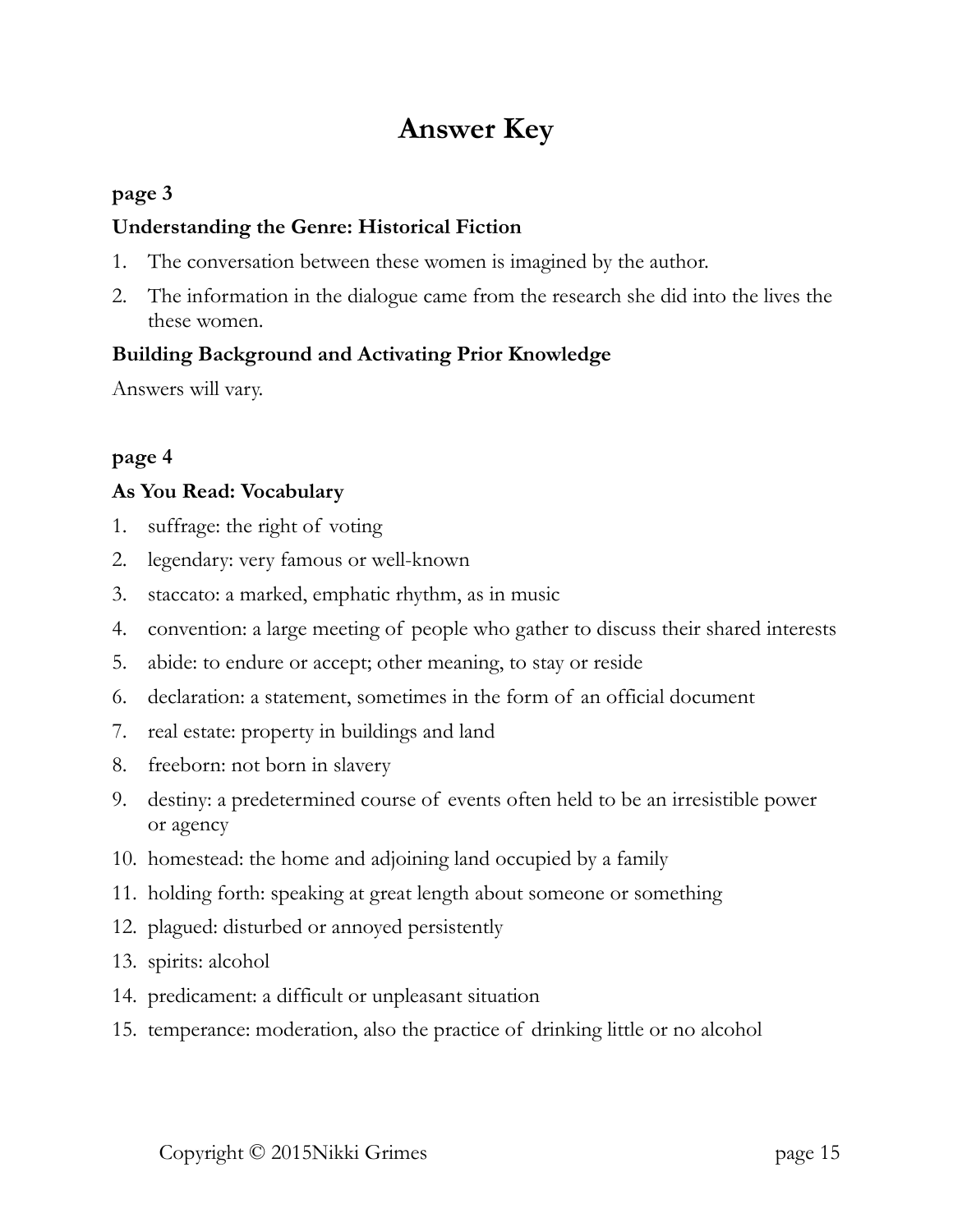#### **page 4 (continued)**

### **As You Read: Vocabulary**

- 16. imbibing: drinking
- 17. Underground Railroad: the secret system in northern U.S. states to help escaping slaves before, during, and after the Civil War.
- 18. conductor on the Underground Railroad: a person to helps lead others to freedom via the Underground Railroad

### **page 5**

### **As You Read: Vocabulary**

- 19. forge: to form or bring into being especially by an expenditure of effort
- 20. revered: had great respect for (someone or something)
- 21. reform: to improve (someone or something) by removing or correcting faults, problems, etc.
- 22. loathsome: causing feelings of hatred or disgust : very bad
- 23. render: to give (something) to someone
- 24. fugitive: a person who is running away to avoid being captured
- 25. desert: to leave and stop helping or supporting (someone or something)
- 26. commonplace: an idea, expression, remark, etc., that is not new
- 27. got wind of it: heard about it
- 28. abolitionists: those who support the ending of slavery and emancipation (freeing) of slaves
- 29. drafting: to make a version of something, such as a document or plan, that will need more work in order to be finished
- 30. podium: a raised platform for a speaker
- 31. soliciting: asking (a person or group) for money, help, etc.
- 32. petition: a written document that many people sign to show that they want a person or organization to do or change something
- 33. appeal: a serious request for help, support, etc.
- 34. Prohibition: the forbidding by law of the manufacture, transportation, and sale of alcoholic liquors except for medicinal and sacramental purposes
- 35. endeavors: serious efforts or attempts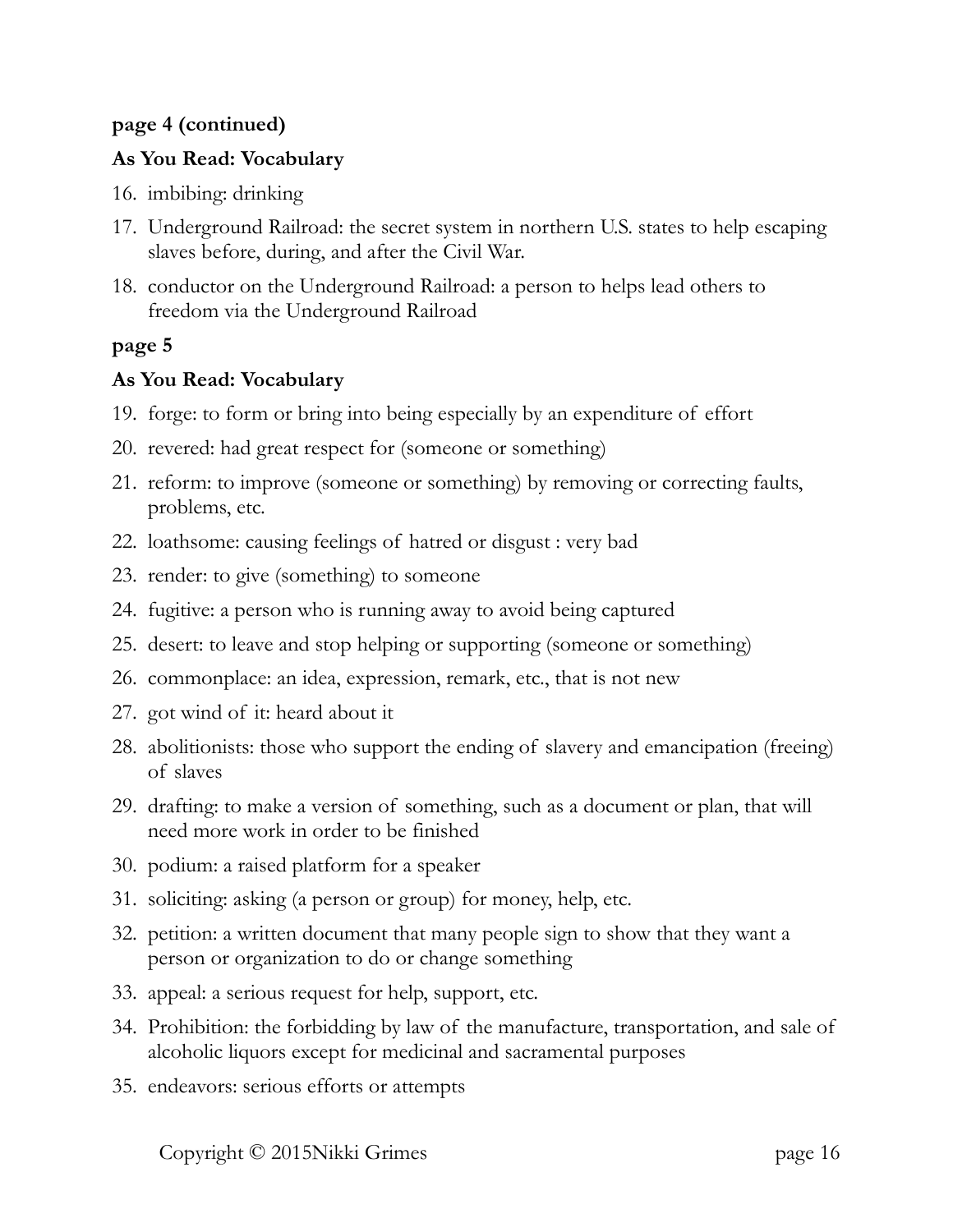#### **page 5 (continued)**

#### **As You Read: Vocabulary**

- 36. forged: made or imitated falsely, especially with intent to defraud
- 37. the mercury fell: the temperature got colder
- 38. canvassing: to talk to the people in an area in order to get them to support a candidate, project, idea, etc.
- 39. the British Lion: England or Great Britain
- 40. pneumonia: a serious disease that affects the lungs and makes it difficult to breathe

#### **page 6**

#### **As You Read: Vocabulary**

- 41. networks: groups of people or organizations that are closely connected and that work with each other
- 42. pored over: read or studied closely
- 43. recruits: people who have recently joined a company, organization, etc.
- 44. premonition: a feeling or belief that something is going to happen
- 45. compound: an area containing a group of buildings and especially residences
- 46. massacre: the violent killing of many people
- 47. indignation: anger caused by something that is unfair or wrong
- 48. vigilant: alertly watchful especially to avoid danger
- 49. muzzles: the end of a gun where the bullet comes out
- 50. bounty: a payment for the capture of or assistance in the capture of an outlaw
- 51. lunatic: an insane person
- 52. unfettered: not controlled or restricted
- 53. rousing: causing great emotion, excitement, or enthusiasm
- 54. dispense: to deal out in portions
- 55. guardianship: the role of someone who takes care of another person or of another person's property
- 56. vilified: said slanderous and abusive statements against someone
- 57. brawling: loudly quarrelsome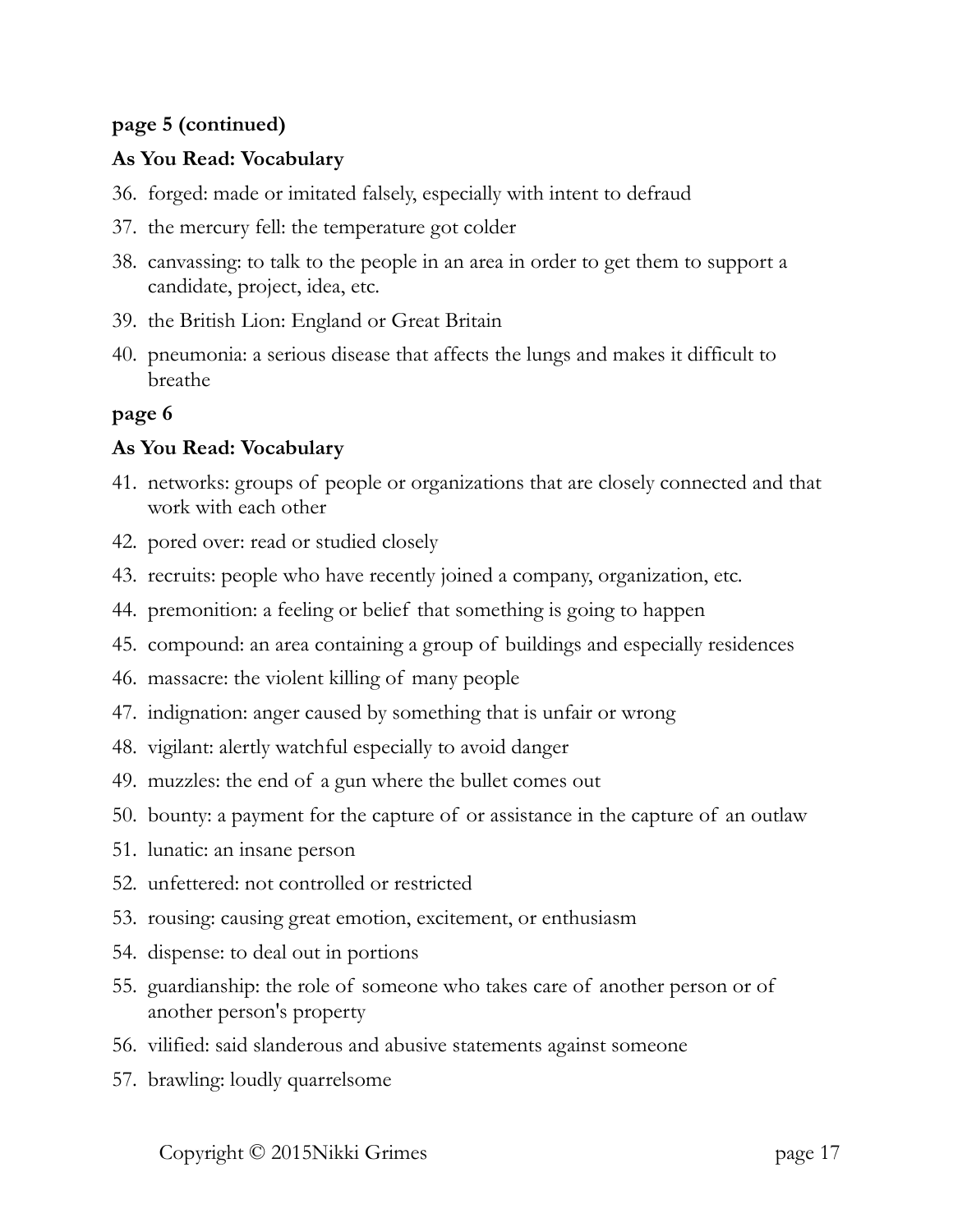### **page 6 (continued)**

### **As You Read: Vocabulary**

- 58. parasite: a person or thing that takes something from someone or something else and does not do anything to earn it or deserve it
- 59. secession: the act of separating from a nation or state and becoming independent
- 60. reserve: to hold back, not showing feelings
- 61. marshaled: moved or led (a group of people) in a careful way
- 62. unconditional: not limited in any way : complete and absolute

# **page 7**

# **As You Read: Vocabulary**

- 63. emancipation: the act or process of freeing someone; the freeing of slaves
- 64. bedlam: a place, scene, or state of uproar and confusion
- 65. adjourned: ended a meeting
- 66. call to arms: to prepare for confrontation or battle
- 67. contingent: a group of people who go to a place together, do something together, or share some quality, interest, etc.
- 68. wresting: taking something from someone by using great effort
- 69. carnage: the slaughter or killing of many
- 70. dispatched: sent (someone or something) quickly to a particular place for a particular purpose
- 71. asylum: an institution for the care of the destitute or sick and especially the insane
- 72. reminiscences: remembered experiences

# **Additional Vocabulary Words**

Answers will vary.

#### **page 8**

# **Analyzing Point of View**

- 1. third-person limited
- 2. Answers may vary, but may include: If she had used first-person point of view, she would have written about what the narrator was thinking and feeling.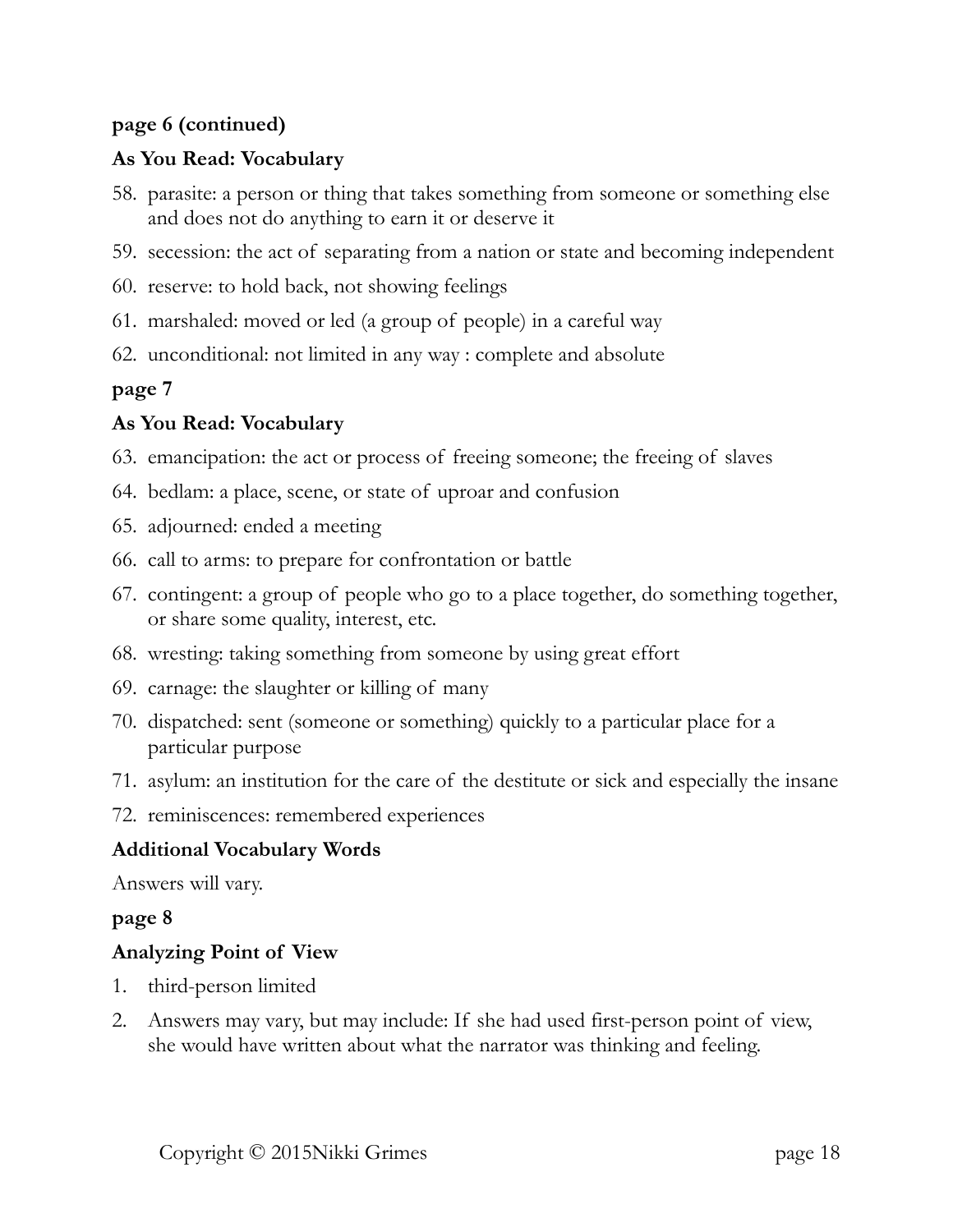### **Analyzing the Setting and Mood**

- 1. On a November afternoon in 1904. The author says that in the beginning of the text.
- 2. It takes place in Rochester, New York, at Susan B. Anthony's house.

### **page 9**

# **Comparing and Contrasting the Characters (Venn diagram)**

Answers may vary, but may include the following in the diagram:

*for Harriet Tubman only:* 

black/African-American

from the South

key issue is abolitionism

*for both:* 

women

speakers

leaders of movements

help others

activists

antislavery

pro-suffrage

for Susan B. Anthony only:

white/Caucasian

from the North

key issue is women's suffrage

**Are these women more alike or different?** Answers will vary, but should conclude that they are more alike than different. They both are great leaders who helped change history.

#### **page 10**

#### **Important People of the Late Nineteenth and Early Twentieth Centuries**

- 1. Amelia Jenks Bloomer
- 2. Frederick Douglass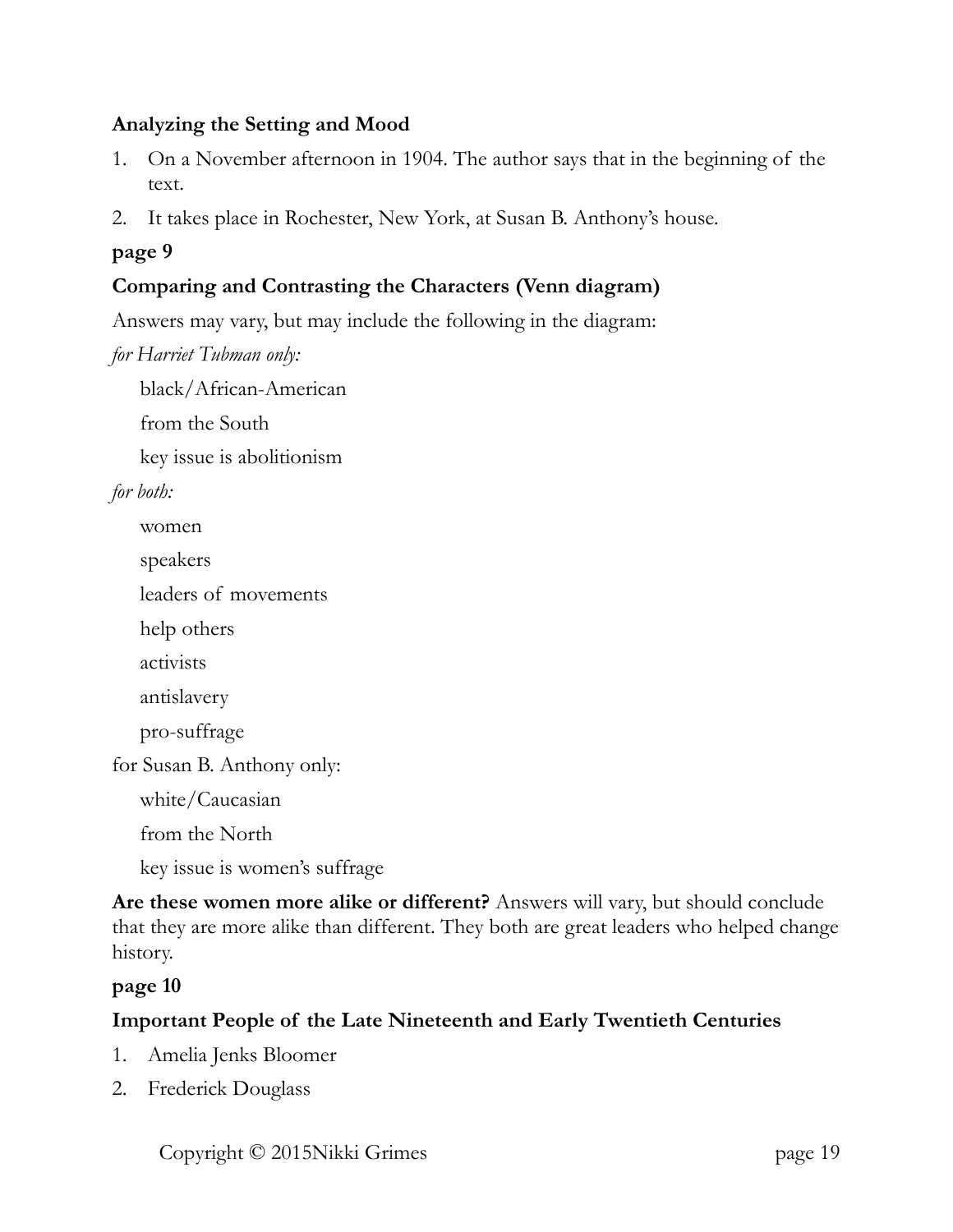- 3. Elizabeth Cady Stanton
- 4. Ralph Waldo Emerson
- 5. Lucretia Mott

# **page 11**

# **Critical Thinking: Ask an Expert**

- 1. Answers may vary, but should include: helping slaves escape the South; about slavery; about abolitionism; as a speaker; about women's issues
- 2. Answers may vary, but should include: as a leader of women's voting rights; as a speaker; as someone who organizes events
- 3. Answers will vary.
- 4. Answers will vary.

# **page 12**

# **Synthesizing: Identifying and Applying the Theme**

- 1. Answers may vary, but may include: Stand up for what you believe. Doing good for others is right. One person can make a difference. Good can triumph over evil. Women can be great leaders.
- 2. Answers will vary.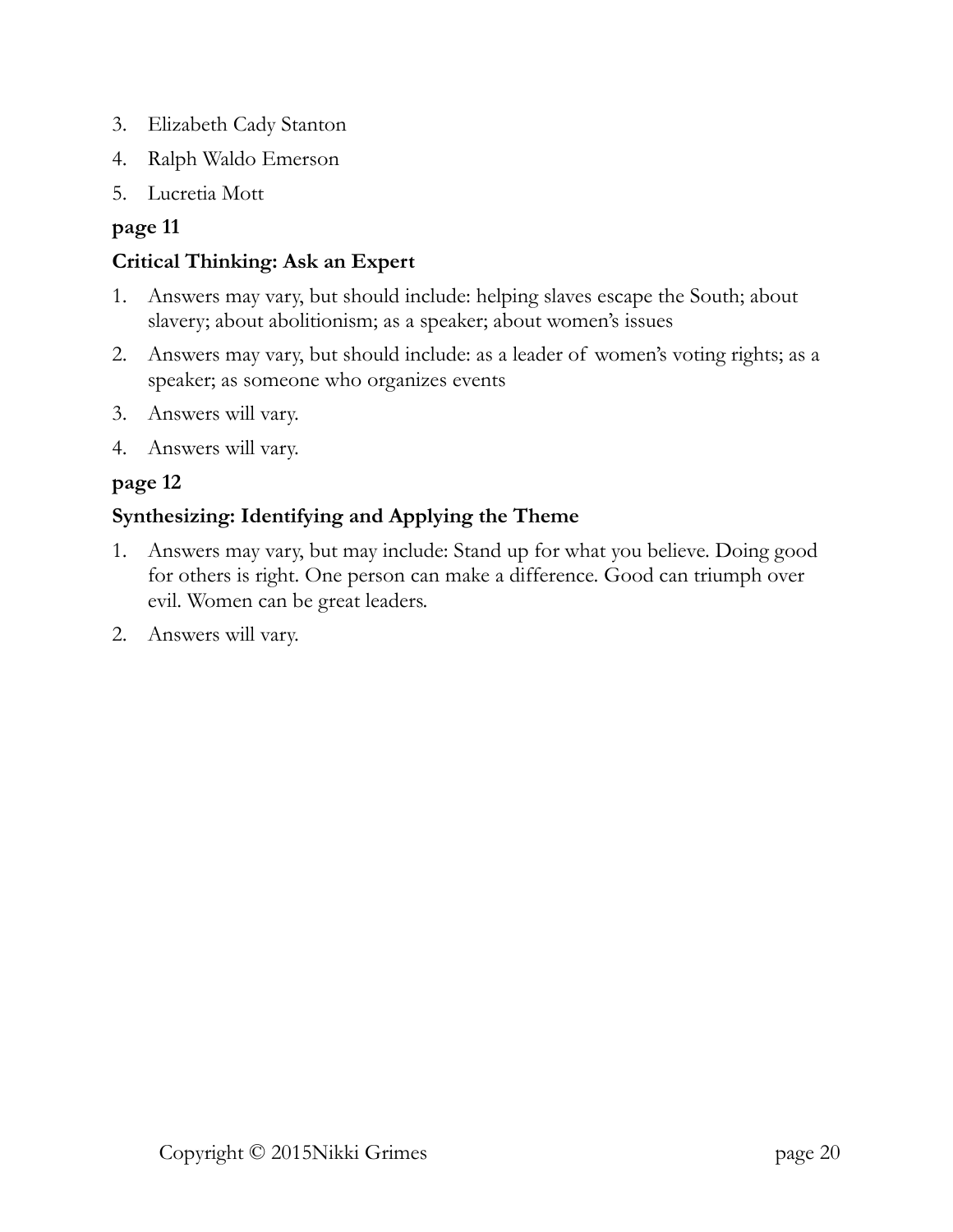# **Correlations to Common Core Standards**

The following Common Core Standards for fourth grade are met by using this guide:

**CCSS.ELA-LITERACY.RF.4.4** Read with sufficient accuracy and fluency to support comprehension.

**CCSS.ELA-LITERACY.RF.4.4.A** Read grade-level text with purpose and understanding.

**CCSS.ELA-LITERACY.RF.4.4.C** Use context to confirm or self-correct word recognition and understanding, rereading as necessary.

**CCSS.ELA-LITERACY.W.4.1** Write opinion pieces on topics or texts, supporting a point of view with reasons and information.

**CCSS.ELA-LITERACY.W.4.1.B** Provide reasons that are supported by facts and details.

**CCSS.ELA-LITERACY.W.4.2** Write informative/explanatory texts to examine a topic and convey ideas and information clearly.

**CCSS.ELA-LITERACY.W.4.7** Conduct short research projects that build knowledge through investigation of different aspects of a topic.

**CCSS.ELA-LITERACY.W.4.9** Draw evidence from literary or informational texts to support analysis, reflection, and research.

**CCSS.ELA-LITERACY.W.4.9.B** Apply grade 4 Reading standards to informational texts (e.g., "Explain how an author uses reasons and evidence to support particular points in a text").

**CCSS.ELA-LITERACY.RI.4.1** Refer to details and examples in a text when explaining what the text says explicitly and when drawing inferences from the text.

**CCSS.ELA-LITERACY.RI.4.3** Explain events, procedures, ideas, or concepts in a historical, scientific, or technical text, including what happened and why, based on specific information in the text.

**CCSS.ELA-LITERACY.RI.4.4** Determine the meaning of general academic and domain-specific words or phrases in a text relevant to a grade 4 topic or subject area.

**CCSS.ELA-LITERACY.RI.4.5** Describe the overall structure (e.g., chronology, comparison, cause/effect, problem/solution) of events, ideas, concepts, or information in a text or part of a text.

**CCSS.ELA-LITERACY.RI.4.10** By the end of year, read and comprehend informational texts, including history/social studies, science, and technical texts, in the grades 4-5 text complexity band proficiently, with scaffolding as needed at the high end of the range.

**CCSS.ELA-LITERACY.SL.4.1** Engage effectively in a range of collaborative discussions (one-onone, in groups, and teacher-led) with diverse partners on grade 4 topics and texts, building on others' ideas and expressing their own clearly.

**CCSS.ELA-LITERACY.L.4.3** Use knowledge of language and its conventions when writing, speaking, reading, or listening.